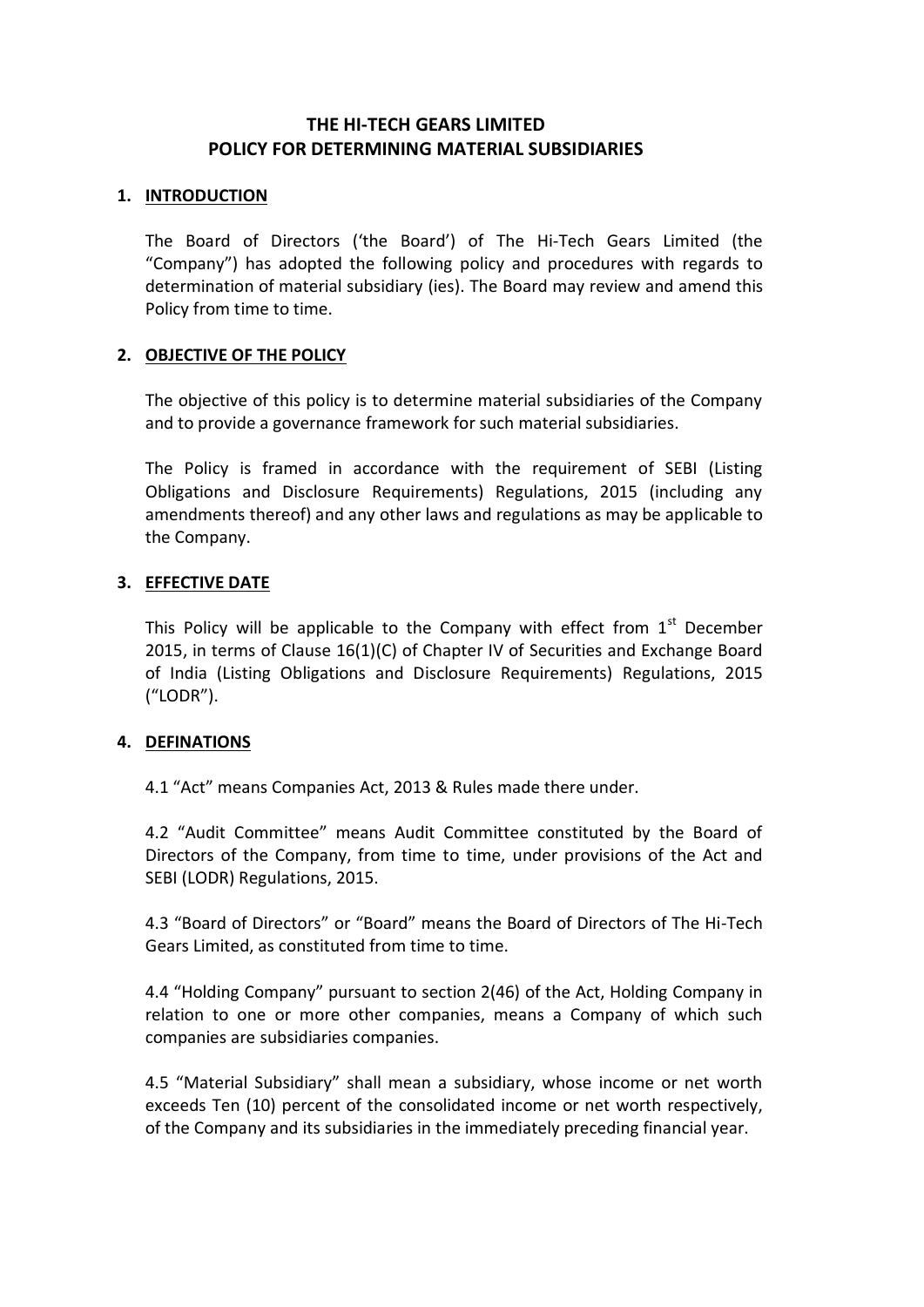4.6 "Net Worth" means net worth as defined in sub-section (57) of section 2 of the Act and SEBI Regulations, as amended from time to time

4.7 "Policy" means this Policy, as amended from time to time.

4.8 "Subsidiary" means a subsidiary as defined under sub-section(87) of section 2 of the Act and SEBI Regulations, as amended from time to time

4.9 "Unlisted Material Subsidiary" shall mean an unlisted subsidiary, incorporated in India or not, whose income or net worth exceeds Ten (10) percent of the consolidated income or net worth respectively, of the Company and its subsidiaries in the immediately preceding financial year.

Unless the content otherwise requires, words or expression contained in the policy shall bear the same meaning as in the SEBI (Listing Obligation and Disclosures Requirements) Regulation, 2015, Companies Act, 2013 & Its Rules made thereunder or any statutory modification thereof in force in case of conflict, order of preference will be the same as mentioned above.

## **PROVISIONS WITH REGARD TO MATERIAL NON- LISTED SUBSIDIARY & MATERIAL SUBSIDIARY COMPANIES**

- 5.1 The audit committee of the listed company shall also review the financial statements, in particular, the investment made by the unlisted subsidiary.
- 5.2 At least one independent director on the Board of Directors of the holding Company shall be a director on the Board of Directors of a unlisted material subsidiary, whether incorporated in India or not.
- 5.3 The Company shall not dispose of shares in its material subsidiary which would reduce its shareholding (either on its own or together with another subsidiaries) to less than 50% or cease the exercise of control over the subsidiary without passing a special resolution in its General Meeting except in cease where such disinvestment is made under a scheme of arrangement duly approved by the Court/Tribunal.
- 5.4 Selling, disposing and leasing of assets amounting to more than twenty percent of its assets of the material subsidiary on an aggregate basis during a financial year shall require prior approval of the shareholders by way of special resolution, unless the sale/disposal/lease is \made under a scheme of arrangement duly approved by Court/Tribunal.
- 5.5 The management of the unlisted subsidiary shall periodically bring to the notice of the Board of Directors of the holding Company, a statement of all significant transactions and arrangements entered into by the unlisted subsidiary.